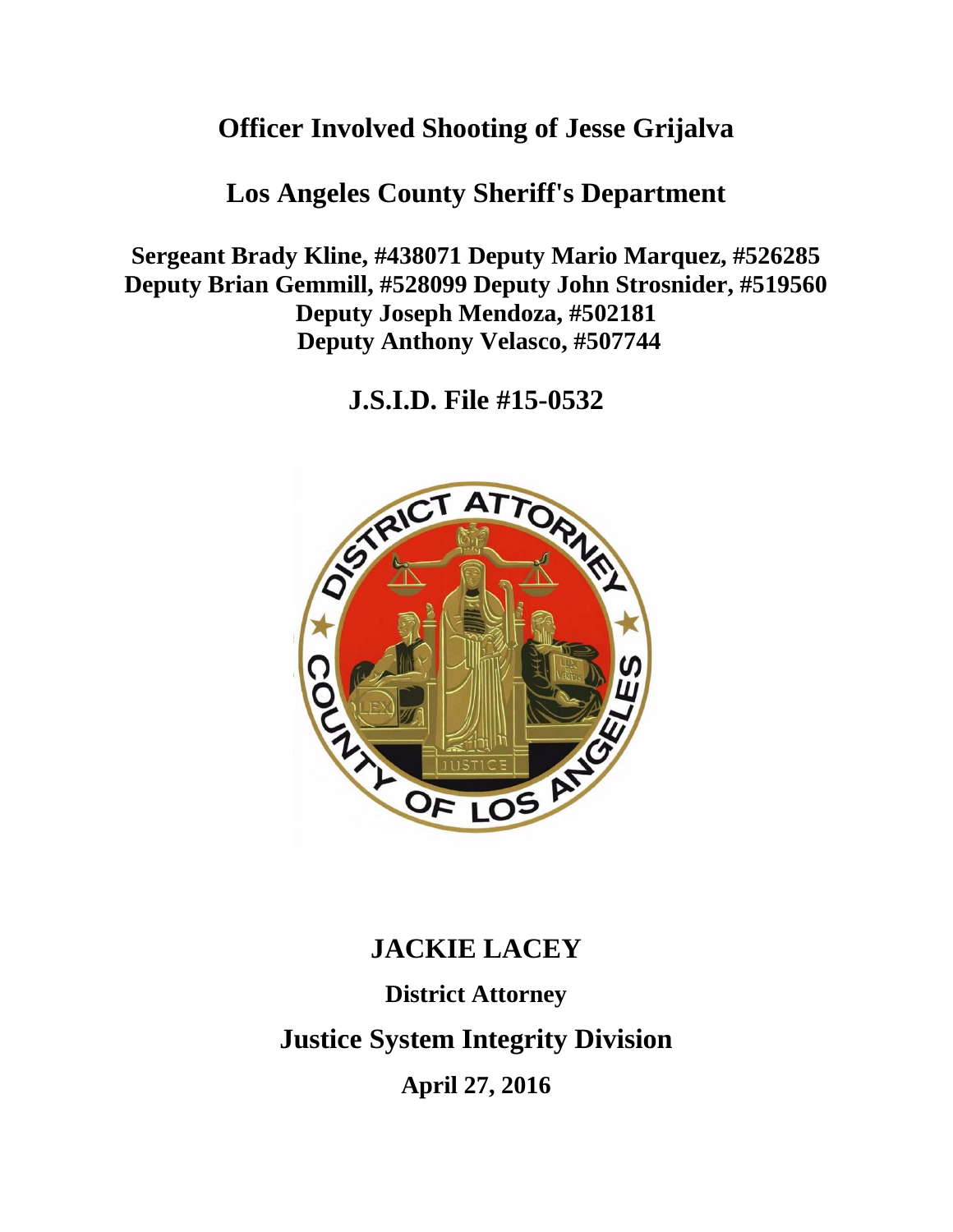#### **MEMORANDUM**

- TO: CAPTAIN STEVEN KATZ Homicide Bureau Los Angeles County Sheriff's Department 1 Cupania Circle Monterey Park, California 91755 FROM: JUSTICE SYSTEM INTEGRITY DIVISION
- SUBJECT: Officer Involved Shooting of Jesse Grijalva J.S.I.D. File #15-0532 L.A.S.D. File #015-12211-1410-055

Los Angeles County District Attorney's Office

DATE: April 27, 2016

The Justice System Integrity Division of the Los Angeles County District Attorney's Office has completed its review of the October 2, 2015, non-fatal shooting of Jesse Grijalva by Los Angeles County Sheriff's Department (LASD) Sergeant Kline, Deputies Marquez, Gemmill, Strosnider, Mendoza, and Velasco. It is our conclusion that Sergeant Kline, Deputies Marquez, Gemmill, Strosnider, Mendoza, and Velasco acted in lawful self-defense and defense of others.

The District Attorney's Command Center was notified of this shooting on October 3, 2015, at approximately 4:46 a.m. The District Attorney Response Team responded and was given a briefing and walk-through of the scene.

The following analysis is based on reports submitted to our office by LASD Detectives Blagg and Morales. The reports include photographs, audio-recorded interviews of witnesses, and radio transmissions.

## **FACTUAL ANALYSIS**

On October 2, 2015, at approximately 11:30 p.m., an employee of the Jack-in-the-Box located at 13361 Crossroads Parkway North, in the City of Industry, called to report a male acting strangely and yelling in front of the restaurant. LASD Deputy Muehlich, who was assigned to Industry Station, responded to the call and saw a Chevrolet Spark parked in the driveway of Fry's Electronics.<sup>1</sup> Muehlich saw a male, later identified as Jesse Grijalva, who matched the description given in the radio call, standing outside the driver's door of the vehicle and another male sitting in the front passenger seat, later identified as Jesse Grijalva, Jr. (hereinafter referred to as Jesse). $<sup>2</sup>$ </sup>

 $\overline{\phantom{a}}$ <sup>1</sup> Fry's Electronics is located in the same shopping center as Jack-in-the-Box and bears the address of 13401 Crossroads Parkway North, City of Industry.

<sup>&</sup>lt;sup>2</sup> Jesse Grijalva, Sr. is a 41 year old male, 6 feet 2 inches and 240 pounds.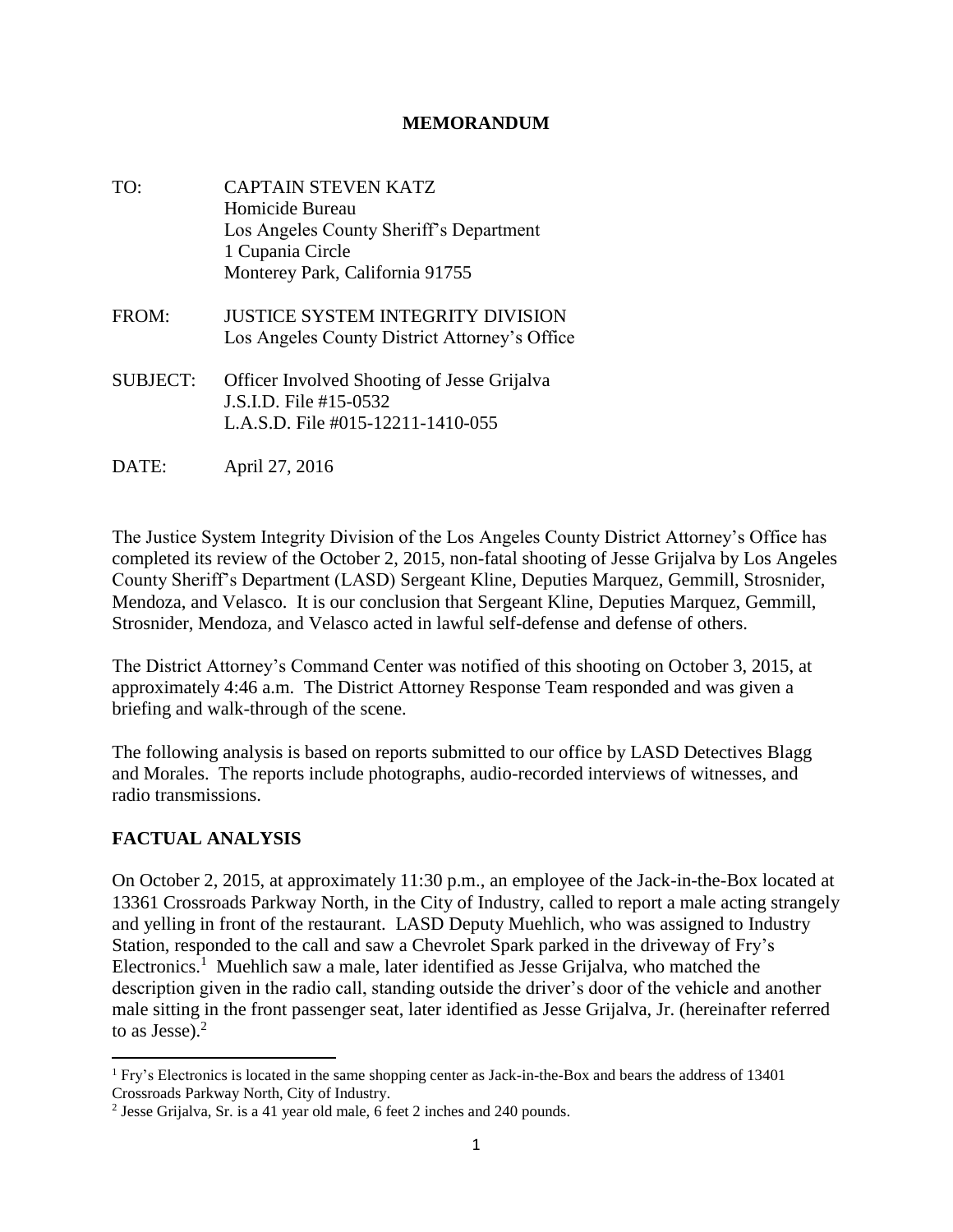As Muehlich approached the vehicle, Grijalva ran south toward the Fry's Electronics. Grijalva produced a handgun and continued to run away toward the rear of the Fry's Electronics building. Muehlich initiated an emergency broadcast over his radio that a male armed with a handgun was running from him.

A Sheriff's air unit spotted Grijalva hiding in a bush on the top of an embankment that parallels the 60 freeway and is located to the rear of the Fry's Electronics building. A team of 12 deputies formulated a plan to contain Grijalva and made their way to the east parking lot of Fry's Electronics.

Strosnider heard the air unit broadcast that Grijalva was hiding in the bushes. Strosnider was parked in the Fry's Electronics parking lot and saw Deputy Velasquez driving his vehicle through the parking lot and stopped him to get into his vehicle.<sup>3</sup> The air unit directed Velasquez to drive to the east side of the parking lot and to take cover behind two trucks that were parked in the lot. Velasquez stopped his patrol car alongside a patrol car driven by Deputy Gemmill facing in a southwest direction, forming a "V" position.

The air unit illuminated the location where Grijalva was hiding on the embankment. Strosnider estimated Grijalva was approximately 50 to 80 yards away from his location.

Strosnider saw one or two muzzle flashes and then heard gunshots coming from where Grijalva was positioned. Strosnider heard Grijalva's rounds ricochet off the ground, approximately eight feet in front of him. He also heard rounds go over his head and the sound of bullets impacting a patrol car. Strosnider pointed his Beretta, model 92FS, 9mm handgun and fired 15 rounds in the direction of the muzzle flashes. Strosnider stopped shooting at Grijalva when he no longer saw muzzle flashes coming from Grijalva's location.

Strosnider overheard the air unit broadcast that Grijalva was lying down and not moving. Strosnider saw Grijalva lying on his right side, facing north. Strosnider then saw Grijalva point a handgun at his direction. Strosnider fired one round at Grijalva. Strosnider described Grijalva's handgun as gray colored and "very shiny." Strosnider saw Grijalva put his weapon down. Strosnider did not fire any more rounds and maintained his position at Velasquez' car for approximately 20 minutes, until the Special Enforcement Bureau (SEB) drove their armored vehicles in front of the patrol cars and relieved him from his position.

Deputy Marquez heard between two and four rounds being fired in his direction that were coming from the direction of where Grijalva was hiding.<sup>4</sup> Marquez also heard "cracks" of the bullets impacting the ground within ten feet of him. Marquez heard rounds impacting the patrol cars. He believed the rounds were being directed towards him and became frightened.

 $\overline{\phantom{a}}$ 

<sup>&</sup>lt;sup>3</sup> Strosnider is assigned to the Industry Station and was at the station when he heard the emergency radio call from Muehlich.

<sup>4</sup> Marquez and Gemmill were partners assigned to the Industry Station. They just completed a traffic call when they heard the emergency radio call from Muehlich. Marquez and Gemmill responded to the call together.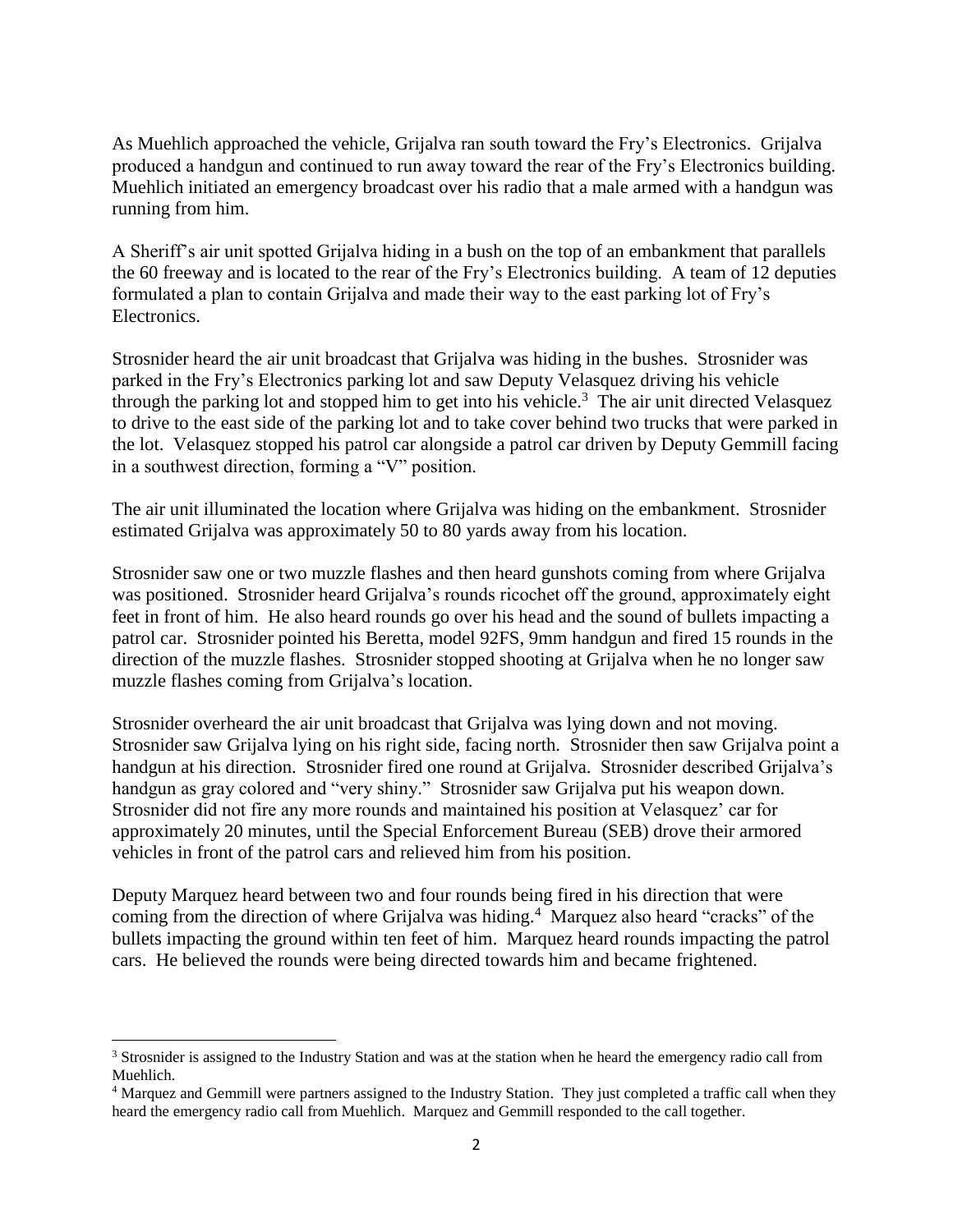Marquez' handgun was equipped with a laser that he used to target Grijalva's location. As Marquez was using his laser, he saw Grijalva facing toward him and the other deputies with an object in his right hand, which he believed was a handgun. Marquez estimated he was approximately 75 yards from Grijalva. Marquez was in fear for his safety as well as the safety of his partners. Marquez was also in fear for the safety of the occupants in a mobile home park that was located to the east of Grijalva's position. Marquez pointed his Heckler & Koch .45 caliber handgun at Grijalva and fired 12 rounds.

Marquez shouted commands at Grijalva to give himself up but Grijalva did not respond. Marquez then heard approximately three rounds being fired and saw muzzle flashes coming from Grijalva's location toward him. Marquez fired five or six more rounds from his handgun toward Grijalva. Marquez took cover behind a truck and maintained his position until deputies from SEB relieved him.

Deputy Gemmill heard several gunshots once he exited his vehicle and heard bullet impacts closely around him. Gemmill heard other deputies returning gunfire at Grijalva and became aware of Grijalva's location once Marquez used his laser from his handgun to illuminate Grijalva's position on the embankment. Gemmill saw Grijalva on top of the embankment and heard a gunshot. Gemmill saw one muzzle flash coming from Grijalva's direction. Gemmill believed that Grijalva was firing at him and pointed his Sig Sauer, model P226, 9mm handgun at Grijalva and fired two rounds. Gemmill saw another muzzle flash coming from Grijalva's location and believed he was being shot at again. Gemmill pointed his handgun at Grijalva and fired two more rounds. Gemmill saw Grijalva collapse toward the ground.

Deputy Mendoza was parked in a patrol vehicle behind Velasquez and Gemmill. Mendoza took cover and was next to Velasquez.<sup>5</sup> Mendoza saw Grijalva moving around on the embankment behind the bushes and estimated that Grijalva was approximately 70 to 80 yards away and south from his position.

Mendoza saw a muzzle flash and heard a gunshot coming from the area where Grijalva was located. Mendoza believed Grijalva was shooting at him and yelled to Grijalva to drop his weapon. Grijalva did not respond and, in fear for his life, Mendoza fired two rounds from his Remington, model 80, 12 gauge shotgun in the direction where Grijalva was located. Mendoza still saw movement from where Grijalva was hiding and felt there was still a threat to himself and the other deputies. Mendoza fired two additional rounds from his shotgun toward Grijalva. Grijalva continued to move and Mendoza fired four more rounds from his shotgun. Mendoza reloaded the shotgun with additional shotgun shells and saw Grijalva continue moving in the bushes. Mendoza also saw a shiny object in the area where Grijalva was hiding which he believed was a gun. Mendoza felt there was an imminent threat and fired one or two more rounds toward Grijalva. The air unit broadcast that Grijalva was lying on his back on the ground and Mendoza maintained his position until deputies from SEB relieved him from his position.

 $\overline{\phantom{a}}$ 

<sup>5</sup> Mendoza is assigned to Industry Station and was at the station when he heard the emergency radio call from Muehlich.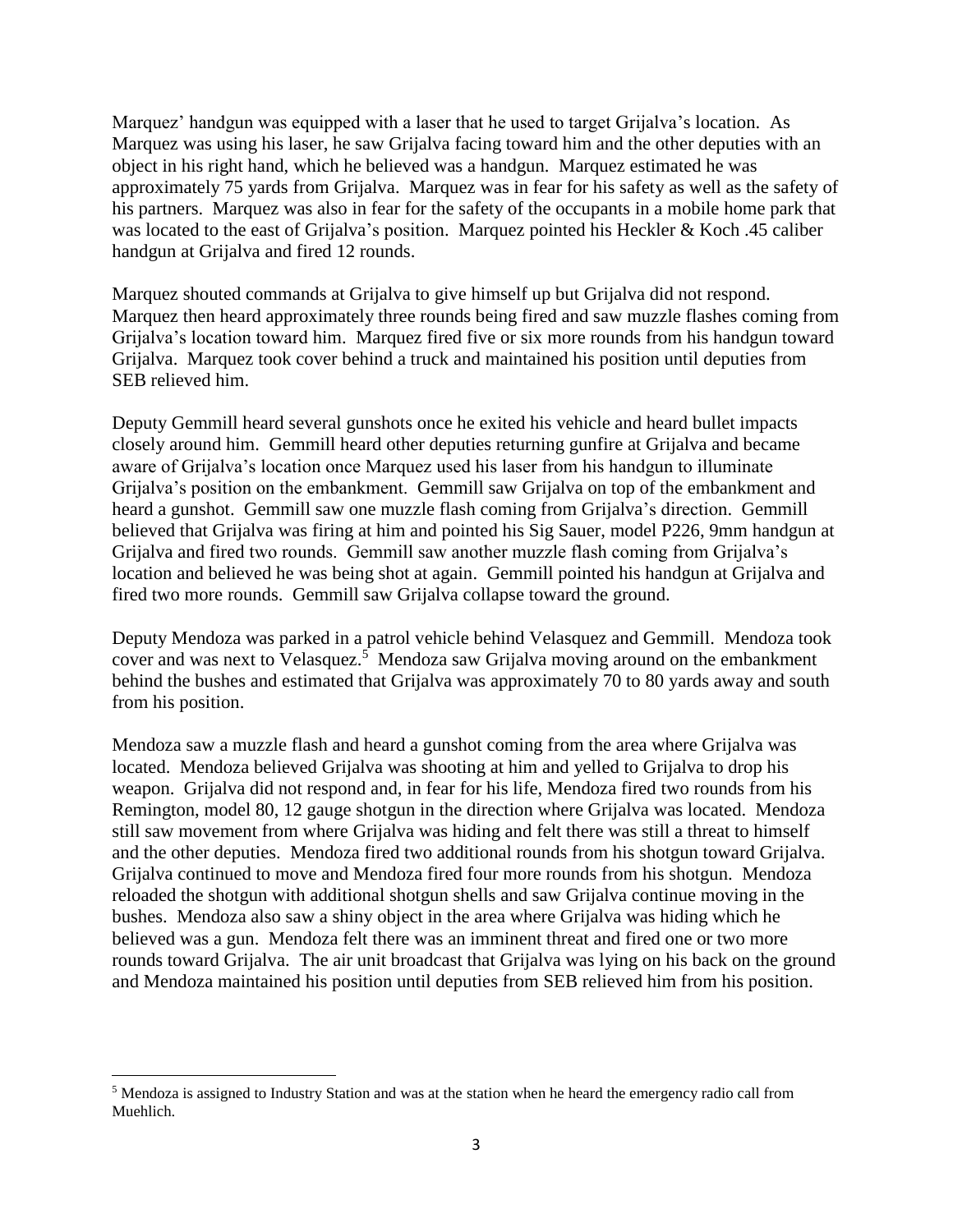Deputy Velasco was in Velasquez' patrol vehicle, traveling east in the north parking lot of Fry's Electronics, when he heard a faint gunshot but did not know where it had come from.<sup>6</sup> Once the patrol car stopped, Velasco took cover behind a truck.

As Velasco was hiding behind the truck, he heard four or five additional gunshots and believed they were coming from south of his position. Velasco heard another two or three gunshots and saw a muzzle flash coming from the embankment, 50 yards south of his position. Velasco heard rounds go by him and saw another round impact the hood of Velasquez' patrol car. Velasco fired several rounds from his Colt M-4 assault rifle in the area where he saw the muzzle flashes coming from. Velasco heard two or three more gunshots and saw a muzzle flash coming from the embankment and fired numerous rounds at Grijalva from his assault rifle. The air unit broadcast that Grijalva was not moving and Velasco maintained his position of cover until SEB relieved him.

Sergeant Kline parked his patrol vehicle near the other patrol cars.<sup>7</sup> Kline exited and took cover behind a truck. Kline saw three to four muzzle flashes and heard gunshots. Both the muzzle flashes and gunshots were coming from the embankment where Grijalva was hiding. Kline believed that the gunshots were directed at him and sought cover behind the engine block of the truck. Kline heard other deputies engage Grijalva and return gunfire at him.

Kline saw the embankment was illuminated by the air unit's spotlight and was able to see that Grijalva was approximately 50 and 60 yards south of his position.

Kline saw an additional muzzle flash from Grijalva's location and believed the flash was directed toward him and the deputies. Kline was unable to shoot but saw other deputies engage in gunfire with Grijalva. The air unit broadcast that Grijalva was lying on his back. Kline saw another muzzle flash and heard one gunshot coming from Grijalva's location toward his direction. Kline believed Grijalva posed an imminent danger to himself and the other deputies and pointed his Smith & Wesson, model M&P, 9mm handgun at Grijalva, and fired between four and seven rounds in the direction of where Grijalva was located.

Kline ordered deputies to "cease fire" and the shooting stopped. Shortly after, deputies from SEB arrived and took over.

Grijalva's son, Jesse, was interviewed at the scene and stated that Grijalva had been displaying signs of depression and paranoia for the past month since the finalization of Grijalva's divorce.

Jesse said he and Grijalva were driving on the 60 freeway when Grijalva told him he needed to urinate and wanted a beverage. Grijalva exited the freeway and drove his vehicle into the driveway of Fry's Electronics. Grijalva parked the vehicle and walked over to the adjacent Chevron gas station. Grijalva returned, smoked a cigarette, and then told Jesse he was going to

 $\overline{a}$ <sup>6</sup> Velasco is assigned to Industry Station and was in his patrol car when he heard the emergency radio call from Muehlich. Velasco parked his car in the parking lot of Fry's Electronics and got into the patrol car driven by Velasquez. Velasco was seated in the front passenger seat while Strosnider was seated in the back seat.

<sup>7</sup> Sergeant Kline is assigned to Industry Station and was in a "7-11" parking lot in the City of Industry when he heard the emergency radio call from Muehlich.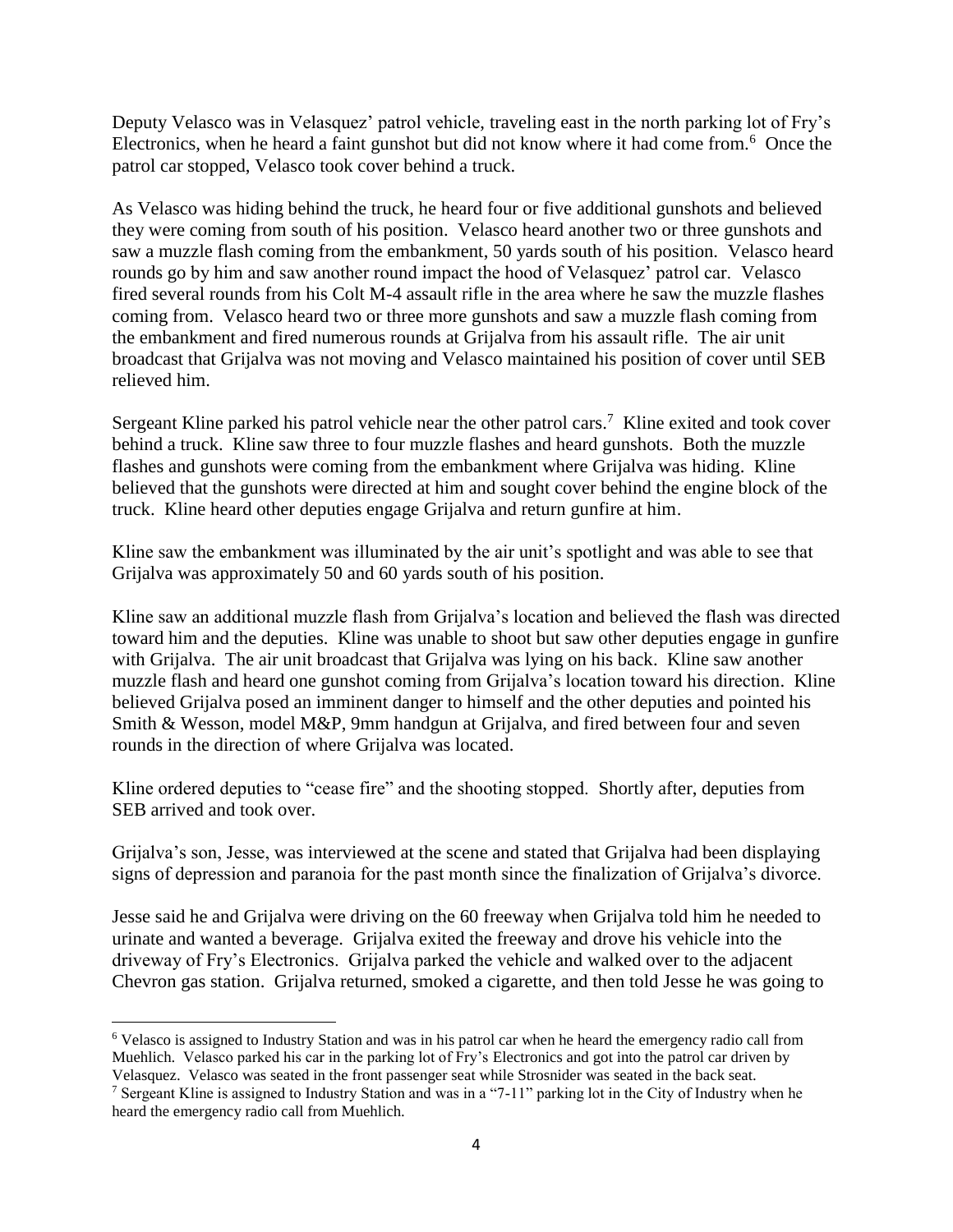urinate. Jesse waited in the vehicle while Grijalva was gone. After about five to ten minutes, Jesse telephoned Grijalva because he was taking an exceptional amount of time to urinate. Jesse believed the reason Grijalva was taking so long was because he was "snorting meth." As the two spoke over the phone, Grijalva was exhibiting paranoid behavior.

Grijalva returned to their vehicle and Grijalva was standing outside the driver's door of the vehicle, talking to him through the open driver's side window as Jesse was seated in the passenger's seat. Grijalva was "hyped up," and talking rapidly. Jesse confronted his father about his suspicion that he used methamphetamine and Grijalva admitted that he had been abusing it.

Jesse said that while he and Grijalva were talking, a police officer pulled up behind their vehicle in a "squad car." Jesse said when Grijalva saw Muehlich, he lit a cigarette, and told Jesse, "I love you mijo. You're gonna carry on my name. This is it. I love you." Grijalva began to walk backwards, away from Muehlich's direction and turned around, running south toward the west side of the Fry's Electronics building. Grijalva stopped and hid behind a corner of a small structure that was parallel to the building's west wall. Jesse saw Grijalva facing him and Muehlich's direction, holding a silver .45 caliber semiautomatic handgun down by his side, in his right hand. Muehlich ordered Grijalva to drop his weapon and Jesse pleaded for his father to return.

Jesse believed that his father wanted to commit suicide and wanted to be shot. Grijalva had expressed suicide ideation to Jesse in the past and told Jesse that he wanted to die while riding his motorcycle or die in a shootout.

Grijalva sustained two gunshot wounds to his lower extremities and had a possible exit would to his back. He survived his injuries.

Grijalva waived his Miranda rights and was interviewed. Grijalva said his son, Jesse, was very emotional and making him feel depressed due to Jesse's outbursts. Grijalva and his wife had been divorced and it was difficult on Jesse.

Before the incident, Grijalva said he and his son left a friend's party and were driving on the freeway when he exited to get a beverage and to urinate. After stopping, he and Jesse got into an argument. During the argument, Jesse became emotional. At some point during the argument, Muehlich pulled his patrol car behind their car. Grijalva said he needed time to think and walked away from Muehlich.

Grijalva admitted that he had a .40 caliber semiautomatic handgun inside his right front pants pocket. His handgun was loaded with a magazine containing six rounds. Grijalva walked up the hill and remembered hearing the helicopter tell him to crawl down the hill and surrender.

Grijalva fired his gun four or five times in hopes that deputies would shoot and kill him. He said he fired one or two rounds and then stopped. He fired another one or two rounds and stopped again when his gun was empty. He knew he had not shot any of the deputies because he pointed the barrel of the gun in the air when he fired it.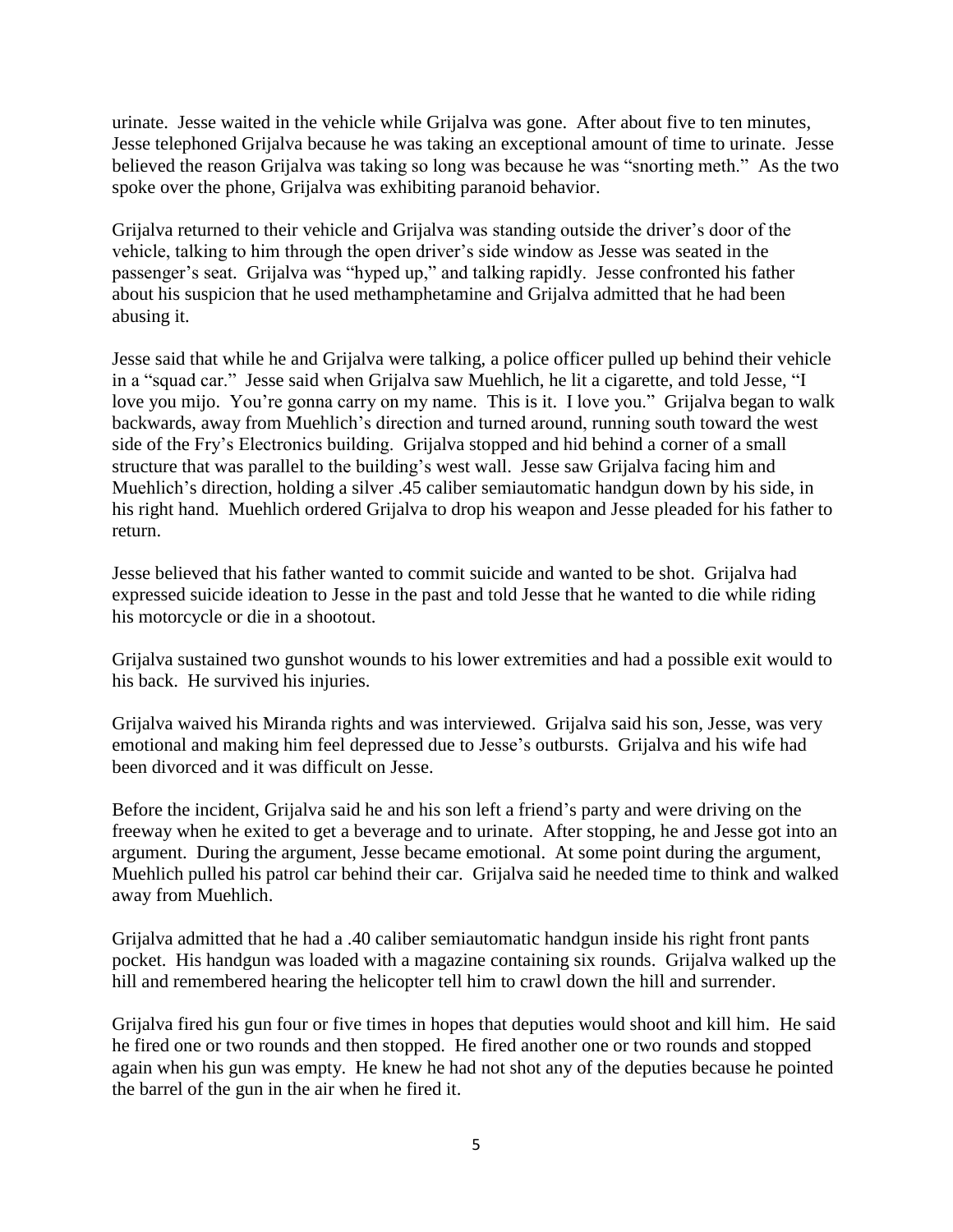Grijalva remembered the deputies shooting back at him and felt the bullets impact his body. He hoped one of the bullets would have hit him in the head. He eventually crawled down the hill and surrendered to deputies. Grijalva told investigators that his son was driving him crazy and, because of that reason, he wanted the deputies to kill him. He said he had never been suicidal in the past.

When asked if he thought he hurt anyone, Grijalva replied, "I really hope not." Grijalva further stated, "Was I wrong? Yeah, I guess I was wrong. I wasn't in my right state of mind, I'll tell you that."

Grijalva was charged with six counts of assault with a deadly weapon on a peace officer and one count of possession of a concealed weapon in case number KA110868. The case is set for preliminary hearing setting on May 3, 2016.

## **LEGAL ANALYSIS**

California law permits the use of deadly force in self-defense or in the defense of others if it reasonably appears to the person claiming the right of self-defense or the defense of others that he actually and reasonably believed that he or others were in imminent danger of great bodily injury or death. Penal Code § 197; *People v. Randle* (2005) 35 Cal.4<sup>th</sup> 987, 994 (overruled on another ground in *People v. Chun* (2009) 45 Cal.4<sup>th</sup> 1172, 1201); *People v. Humphrey* (1996) 13 Cal.4<sup>th</sup> 1073, 1082; *see also,* CALCRIM No. 505.

"The 'reasonableness' of a particular use of force must be judged from the perspective of a reasonable officer on the scene, rather than the 20/20 vision of hindsight…The calculus of reasonableness must embody allowance for the fact that police officers are often forced to make split-second judgments—in circumstances that are tense, uncertain, and rapidly evolving—about the amount of force that is necessary in a particular situation." *Graham v. Conner* (1989) 490 U.S. 386, 396-397.

In protecting himself or another, a person may use all the force which he believes reasonably necessary and which would appear to a reasonable person, in the same or similar circumstances, to be necessary to prevent the injury which appears to be imminent. CALCRIM No. 3470. If the person's beliefs were reasonable, the danger does not need to have actually existed. *Id.*

An officer is not constitutionally required to wait until he sets eyes upon a weapon before employing deadly force to protect himself against a fleeing suspect who turns and moves as though to draw a gun. *Thompson v. Hubbard* (2001) 257 F.3d 896, 899. "Where the peril is swift and imminent and the necessity for action immediate, the law does not weigh in too nice scales the conduct of the assailed and say he shall not be justified in killing because he might have resorted to other means to secure his safety." *People v. Collins* (1961) 189 Cal.App.2d 575, 589.